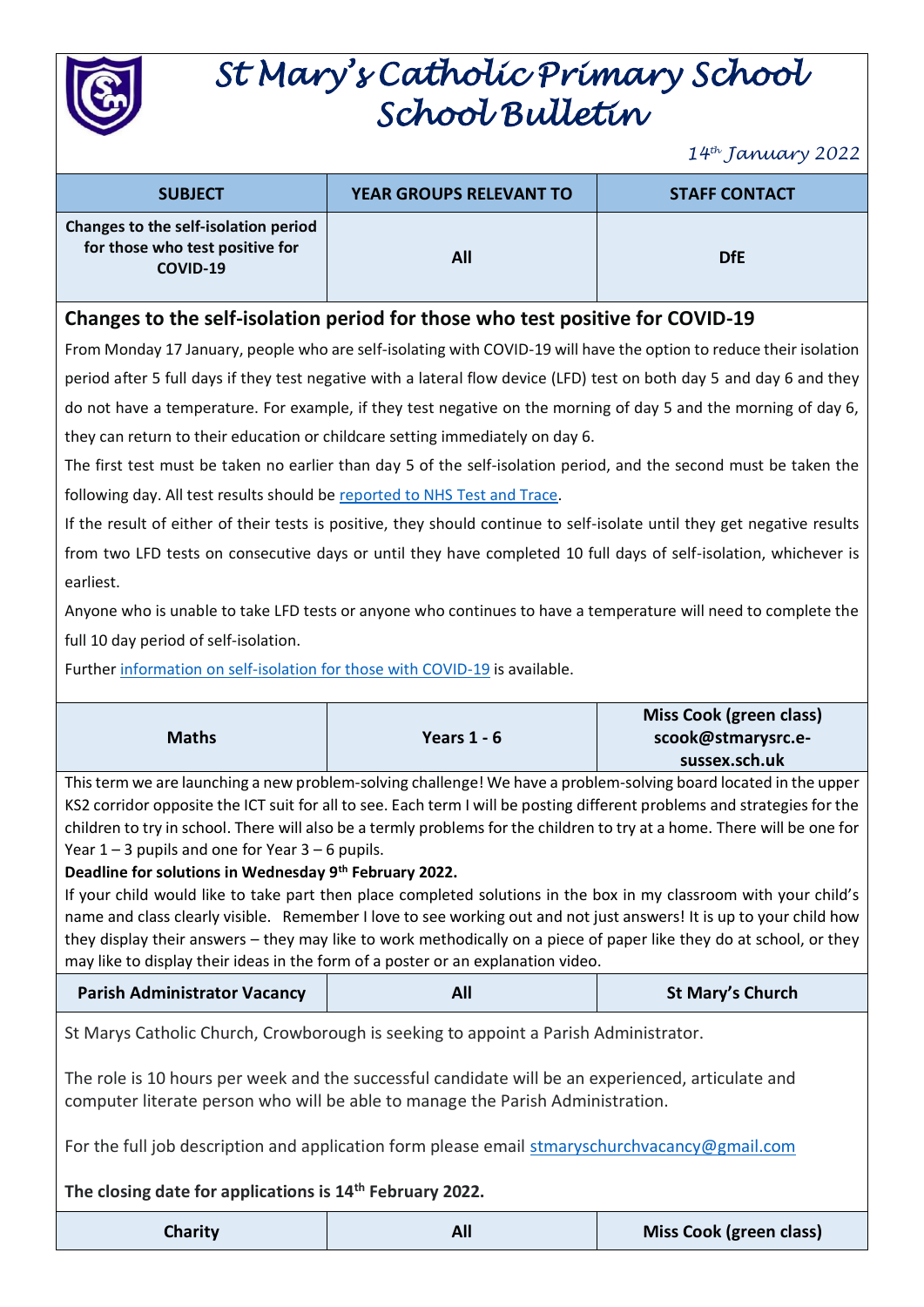|                                                                                                                                                                                                                                                                                                                                                                                                                                                                                                                                                                                                                                                                                                                                                                                                                             |  |                                                                                                                                                                                                                                                                                                                                                                                                                                                                                                                                                                                             | scook@stmarysrc.e-<br>sussex.sch.uk |  |
|-----------------------------------------------------------------------------------------------------------------------------------------------------------------------------------------------------------------------------------------------------------------------------------------------------------------------------------------------------------------------------------------------------------------------------------------------------------------------------------------------------------------------------------------------------------------------------------------------------------------------------------------------------------------------------------------------------------------------------------------------------------------------------------------------------------------------------|--|---------------------------------------------------------------------------------------------------------------------------------------------------------------------------------------------------------------------------------------------------------------------------------------------------------------------------------------------------------------------------------------------------------------------------------------------------------------------------------------------------------------------------------------------------------------------------------------------|-------------------------------------|--|
| Thank you to everyone who collected plastic milk bottle tops and used postage stamps - the hospital was incredibly<br>grateful for your efforts. The collection is ongoing - please bring any clean plastic milk bottle tops and used postage<br>stamps to my classroom.                                                                                                                                                                                                                                                                                                                                                                                                                                                                                                                                                    |  |                                                                                                                                                                                                                                                                                                                                                                                                                                                                                                                                                                                             |                                     |  |
| <b>Bags2School</b>                                                                                                                                                                                                                                                                                                                                                                                                                                                                                                                                                                                                                                                                                                                                                                                                          |  | All                                                                                                                                                                                                                                                                                                                                                                                                                                                                                                                                                                                         | <b>FSM</b>                          |  |
| can be found on the FSM Facebook Page.                                                                                                                                                                                                                                                                                                                                                                                                                                                                                                                                                                                                                                                                                                                                                                                      |  | The FSM have arranged for another Bags2School Collection on Wednesday 19 <sup>th</sup> January. Please do think of<br>bringing your unwanted items to school if you have had a clear out at home following Christmas. All the details<br>OOI<br>www.bag2school.com<br>Our next <b>Bag2School</b> collection<br>has been arranged for<br>Wednesday 19th January<br>Having a christmas clothes sort out?<br>Help raise funds for St. Mary's Catholic Primary<br>School by donating old clothes to charity.<br>Any questions - please ask your The Friends of St. Mary's<br>www.bag2school.com | follow us on Facebool               |  |
| <b>Weekly Online Safety Update</b>                                                                                                                                                                                                                                                                                                                                                                                                                                                                                                                                                                                                                                                                                                                                                                                          |  | All                                                                                                                                                                                                                                                                                                                                                                                                                                                                                                                                                                                         | <b>Mr Getty</b>                     |  |
| <b>SHARING KINDNESS ONLINE - ITS NOT ALL BAD!</b><br>This week's online safety tip is a message that sometimes gets missed while we try our very best to keep children<br>safe online There are so many very positive uses of technology and the internet and it is important that we also<br>share these with the children. Please see the attached poster with recommendations of how to use the internet<br>for promoting kind and respectful behaviours.<br>Whilst teaching a Computing lesson this week, the class and I discussed the three steps the children can take to<br>keep themselves safe when navigating the online world. I was really pleased to see that the children are becoming<br>quite confident in knowing these key actions, but this is not something that they should just apply when online at |  |                                                                                                                                                                                                                                                                                                                                                                                                                                                                                                                                                                                             |                                     |  |
|                                                                                                                                                                                                                                                                                                                                                                                                                                                                                                                                                                                                                                                                                                                                                                                                                             |  | school. Please take time to look at these three symbols with the children and reinforce them at home.<br>Why not create your own actions together to memorise the three steps?<br>Why not attach pictures of the symbols to tablet cases or in a space where online devices are used?                                                                                                                                                                                                                                                                                                       |                                     |  |
|                                                                                                                                                                                                                                                                                                                                                                                                                                                                                                                                                                                                                                                                                                                                                                                                                             |  |                                                                                                                                                                                                                                                                                                                                                                                                                                                                                                                                                                                             |                                     |  |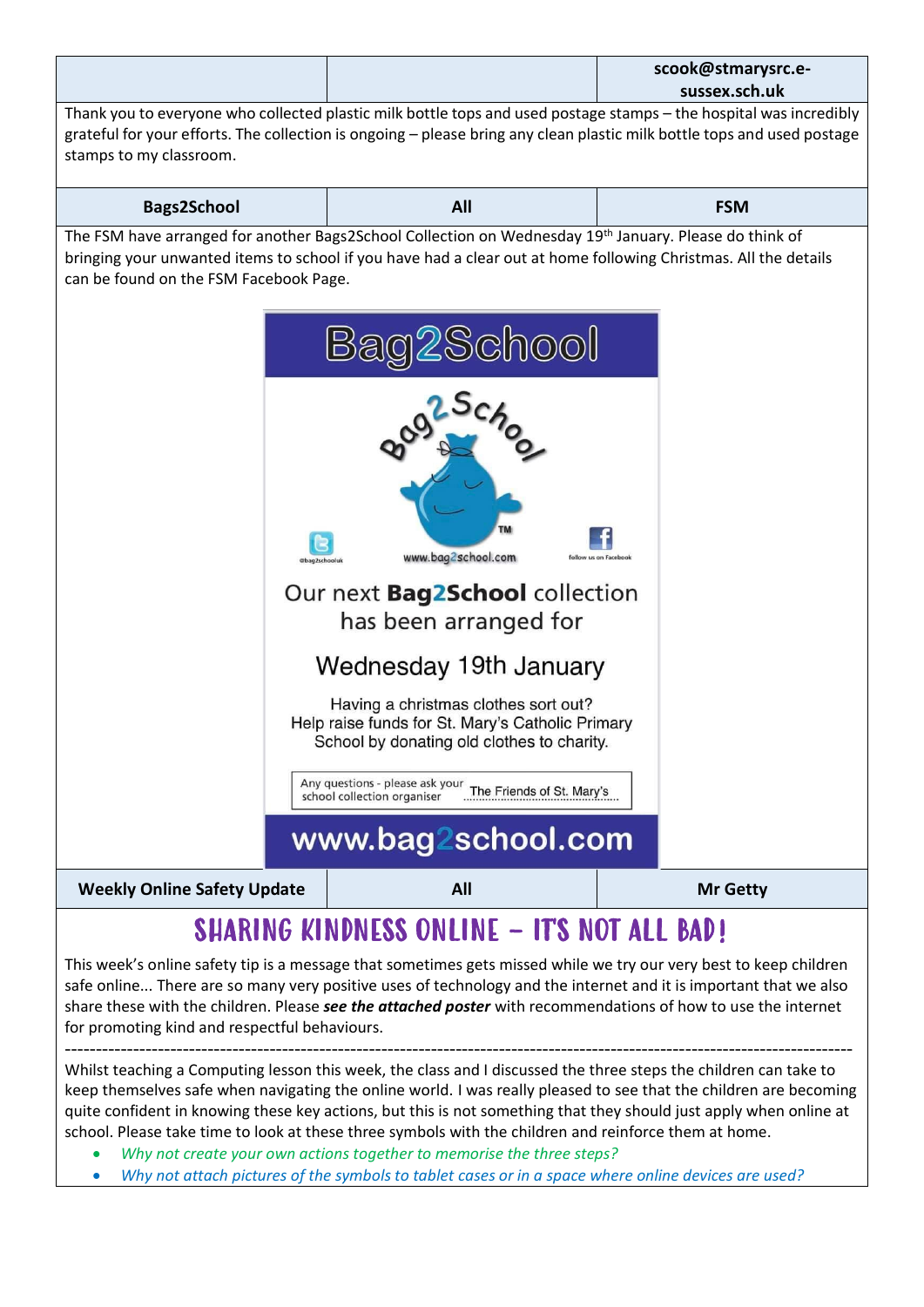

If you have any tights, socks, pants that could be used as spares in the classroom, we would be very grateful. Our supplies of these items have completely disappeared. If your child has had to borrow some clothes from school, please could you return them. Thank you so much.

#### **Diary Dates**

### TERM 3

- 04.01.22 First Day of Term 3
- 06.01.22 Epiphany Mass (9.30am)
- 19.01.22 Bags to School Charity Collection Day
- 01.02.22 Candlemas Celebration
- 08.02.22 Safer Internet Day and E- Safety Assembly
- 11.02.22 Last Day of Term 3.15pm finish for all pupils

### TERM 4

- 21.02.22 First Day of Term 4
- 02.03.22 Ash Wednesday Liturgy (10am)
- 14.03.22 Lent Reconciliation Service (10am)
- 14.03.22 Pupil/Parent/Teacher Consultations
- 16.03.22 Pupil/Parent/Teacher Consultations
- 31.02.22 Stations of the Cross Service (10am)
- 01.04.22 Last Day of Term for pupils (1pm finish for pupils)

# TERM 5

- 19.04.22 First Day of Term for pupils
- 19.04.22 Easter Mass (10am)
- 25.04.22 29.4.22 Indigo Class Bikeability Course
- 02.05.22 May Bank Holiday School Closed
- 16.05.22 Marian Celebration (2pm)
- 27.05.22 Last Day of Term for pupils (3.15pm finish)

## TERM 6

- 06.06.22 First Day of Term for Pupils
- 09.06.22 New Reception Class 2022 Make and Take Session 10am 11am
- 13.06.22 17-6-22 Beacon Open week tours Indigo class
- 13.06.22 Red and Violet class photos class groups and buddies.
- 23.06.22 New Reception Class 2022 Stay and Play Session 10am 11am
- 04.0722 to 06.07.22 Violet Class transition days to Beacon
- 06.07.22 Internal transition day
- 08.07.22 Sports Day whole school
- 13.07.22 & 14.07.22 Indigo/Violet Class Production 7pm
- 15.07.22 Reserve Sports Day